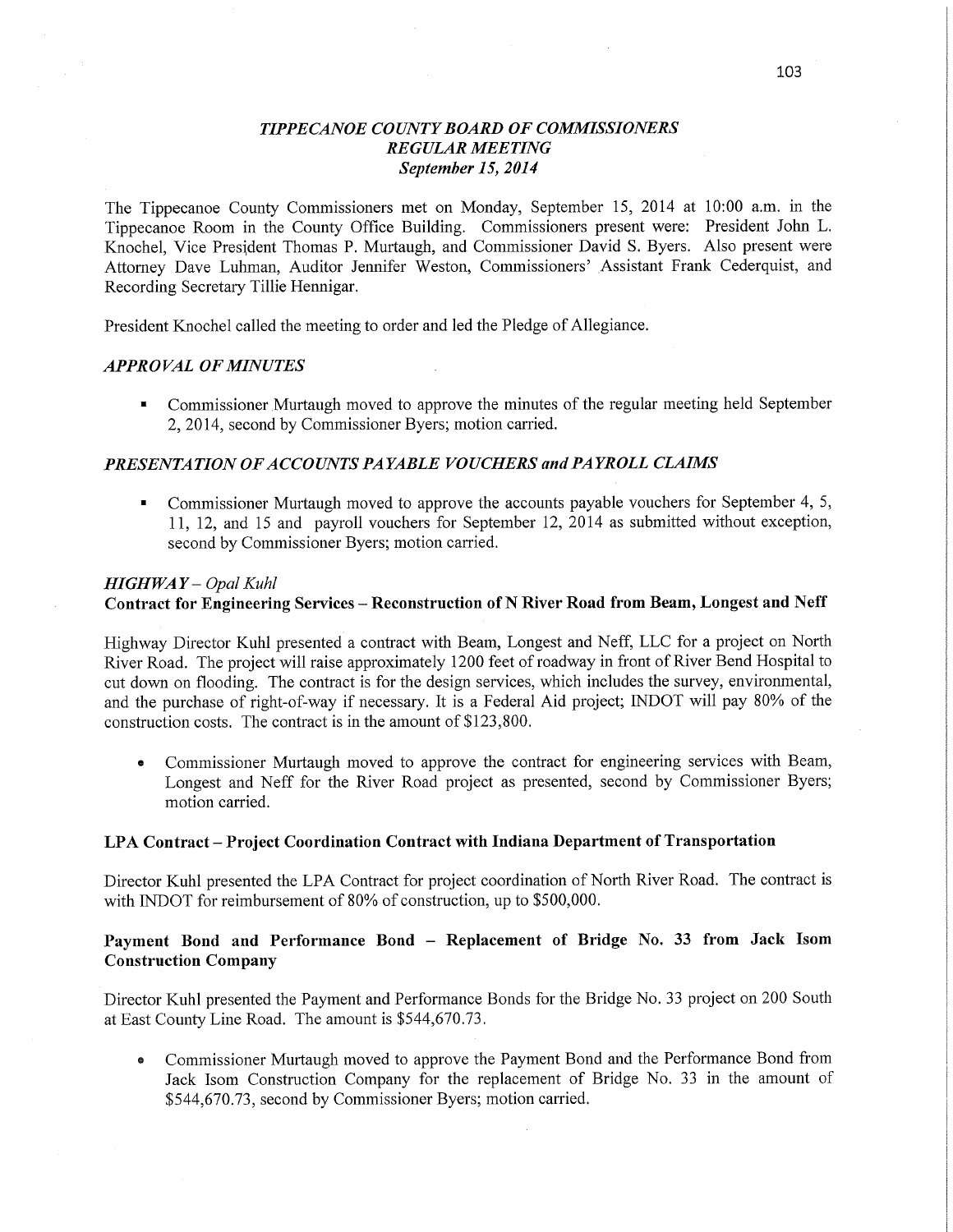#### Continuation **Certificate from Tri-Esco, Inc.'** in the **amount** of **\$5,000**

Director Kuhl presented a Continuation Certificate from Tri—Esco for work in the public right—of-way.

**-** Commissioner Murtaugh moved to' approve the Continuation Certificate for Tri-Esco in the amount of \$5,000 as presented, second by Commissioner Byers; motion carried.

### **APPLICATION** FOR **A** PERMIT TO **CLOSE** OR BLOCK **A COUNTY** HIGHWAY OR **ROAD**

Director Kuhl said she had an item that was not on the agenda for West Point to hold a 5K run/walk fundraiser for the West Point Park on October 4<sup>th</sup> from 7:30 a.m. to 12:00 p.m. The insurance was just obtained this morning and the application has been reviewed.

**0** Commissioner Murtaugh moved to approve the application to close a road for the West Point 5K Run/Walk on October  $\overline{4}^{th}$ , 2014 as presented, second by Commissioner Byers; motion carried.

### MI TS — *Dave Sturgeon*  **Approval** of **Beacon Contract**

**MITS** Chief Information Officer Sturgeon presented a Professional Services Agreement with The Schneider Corporation for a Beacon site project. The Beacon site is <sup>a</sup>system that will augmen<sup>t</sup>**GIS,**  allowing shared data points in one place instead of having them spread among several different systems. The MITS Board reviewed and agreed that the County should move forward with the contract. Attorney Luhman has also reviewed the contract. The annual cost is \$16,800 which will come from the MITS budget. There is a \$12,000 up front set-up fee that will be waived with a three year contract. The Beacon site should be available for use in approximately one month.

• Commissioner Murtaugh moved to approve the Beacon Contract as presented, second by Commissioner Byers; motion carried.

# WIC — *Colleen Bart*

### **Create** One **Position** — **Eliminate** Two **Positions**

WIC Director Batt said a new Nutritionist position is needed to replace a current part time Nutritionist. The funding for the position and benefits has been confirmed for the fiscal year 2015 budget.

Two positions will be eliminated: the State Breast Feeding Coordinator position due to a retirement earlier this year and a (Floater) Nutrition Staff Relief position that traveled within the region to fill staffing needs. That person took a vacant position earlier this year.

Director Batt clarified that she has received the budget **with'** contract approvals but not the actual contracts, which is normal.

- **0** Commissioner Murtaugh moved to approve the full time Nutritionist position for WIC as presented, second by Commissioner Byers; motion carried.
- **<sup>a</sup>**Commissioner Murtaugh moved to approve the elimination of the two positions as presented, second by Commissioner Byers; motion carried.

#### **Purdue** West **Lease** Extension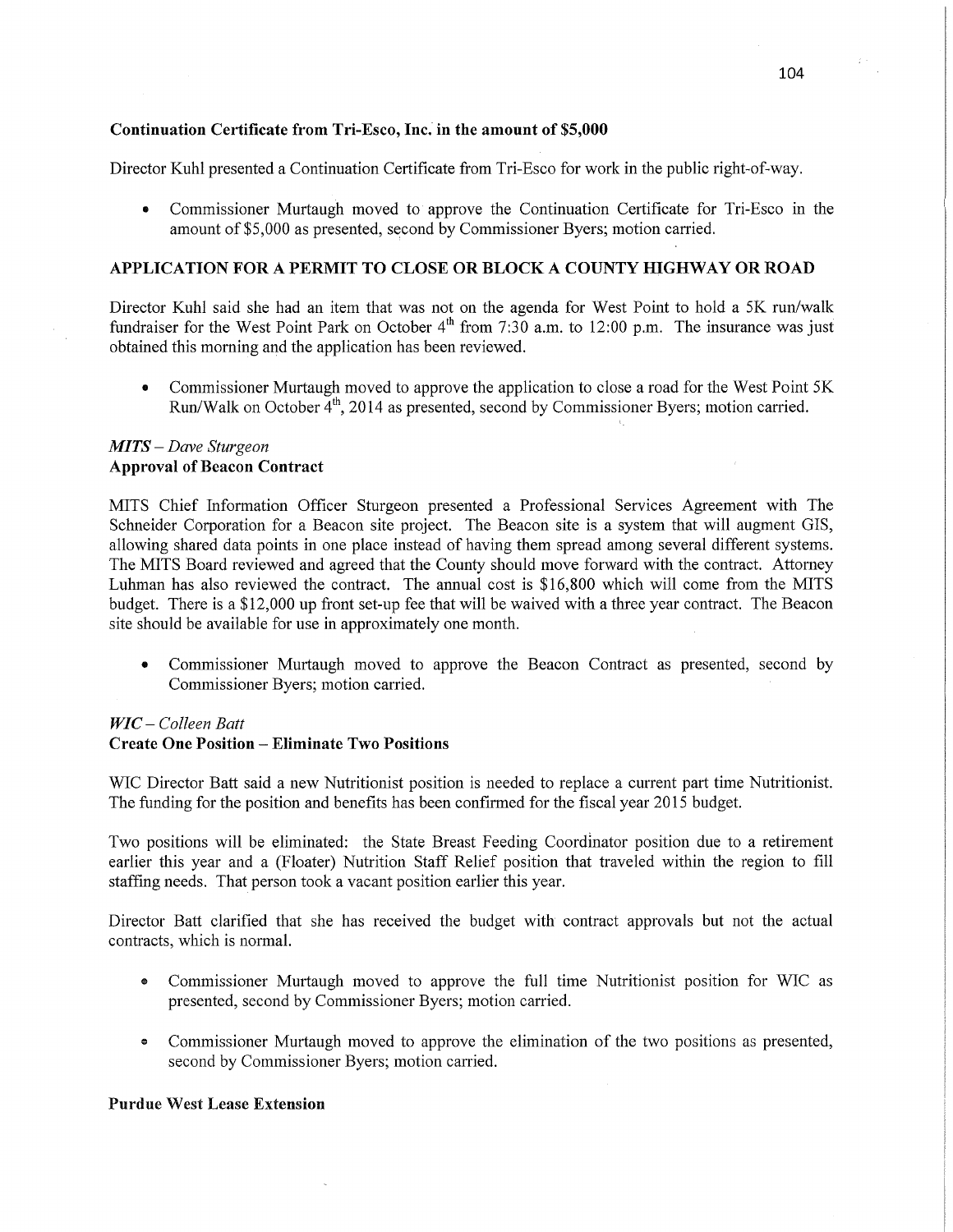Director Batt said the lease for Purdue is on an annual renewal basis. It is part of the fiscal year 2015 approved budget.

**0** Commissioner Murtaugh moved to approve the **extension** of the lease for WC and the Purdue West property, second by Commissioner Byers; motion carried.

Director Batt said the number of people being served at the West Lafayette site has increased from around 450 to approximately 600. Purdue remodeled the site; it's a nice facility and 1s working out very well.

## *WORKFORCE INVESTMENT BOARD PRESENTATION - Roger Feldhaus*

Executive Director of the Region 4 Workforce Board Feldhaus thanked the Commissioners for the opportunity to speak today. Mr. Feldhaus introduced members of the Tippecanoe County Workforce Board, Dr. John Schneider, Assistant **Vice** President for Industry Research at Purdue University; Randy Vernon, President/Owner of Pinnacle Wealth Partners and the **Chair** of the Youth Council for the board; Chris Cohee, Regional Coordinator with Community Action Program of Western Indiana; and Deb Provo, Youth Services Team Leader.

Mr. Feldhaus provided a handout of the programs and services available in Tippecanoe County and the also the twelve county Region 4 area. From July, 2013 through June 30, 2014, 7,200 Tippecanoe County residents were served through the WorkOne system. The cost for the services provided over that time period total approximately \$1.5 million.

*Advancing Manufacturing* began in March, 2012 to target service delivery to the manufacturing sector. Applicants selected for this initiative receive training that includes a certified production technician credential. The program is 140 hour academic program compressed **into a** 90 day period. Approximately 300 people have enrolled, 225 have passed and received the certification; 75% of the graduates are now employed in the manufacturing **sector.** The average earnings at the entry level position is **\$14.33** per hour. The expenses to date for the program are around \$750,000; half of the expenses are funded from the Regional Workforce Board, half from local governments such as Tippecanoe County, White County, the City of Lafayette, and **grants** through Foundations such as Duke Energy and Alcoa. The key to the success comes fiom Ivy Tech where the training is provided.

Youth Services Team Leader Provo'shared a success story letter from a local participant of the *Jobs* for *Americas Graduates* (JAG) program. The Tippecanoe County JAG program is located at Jefferson High School.

Mr. Feldhaus thanked the Commissioners for their support of the Region 4 Workforce Board and WorkOne of West Central Indiana.

#### *UNFINISHEDflVEWBUSINESS* **—** *none*

#### *REPORTS* ON *FILE '*

Pfesident Knochel said the following reports will be on file in the Commissioner's Office:

**I** Crystal Creek Boarding Kennel

#### *PUBLIC COMMENT*